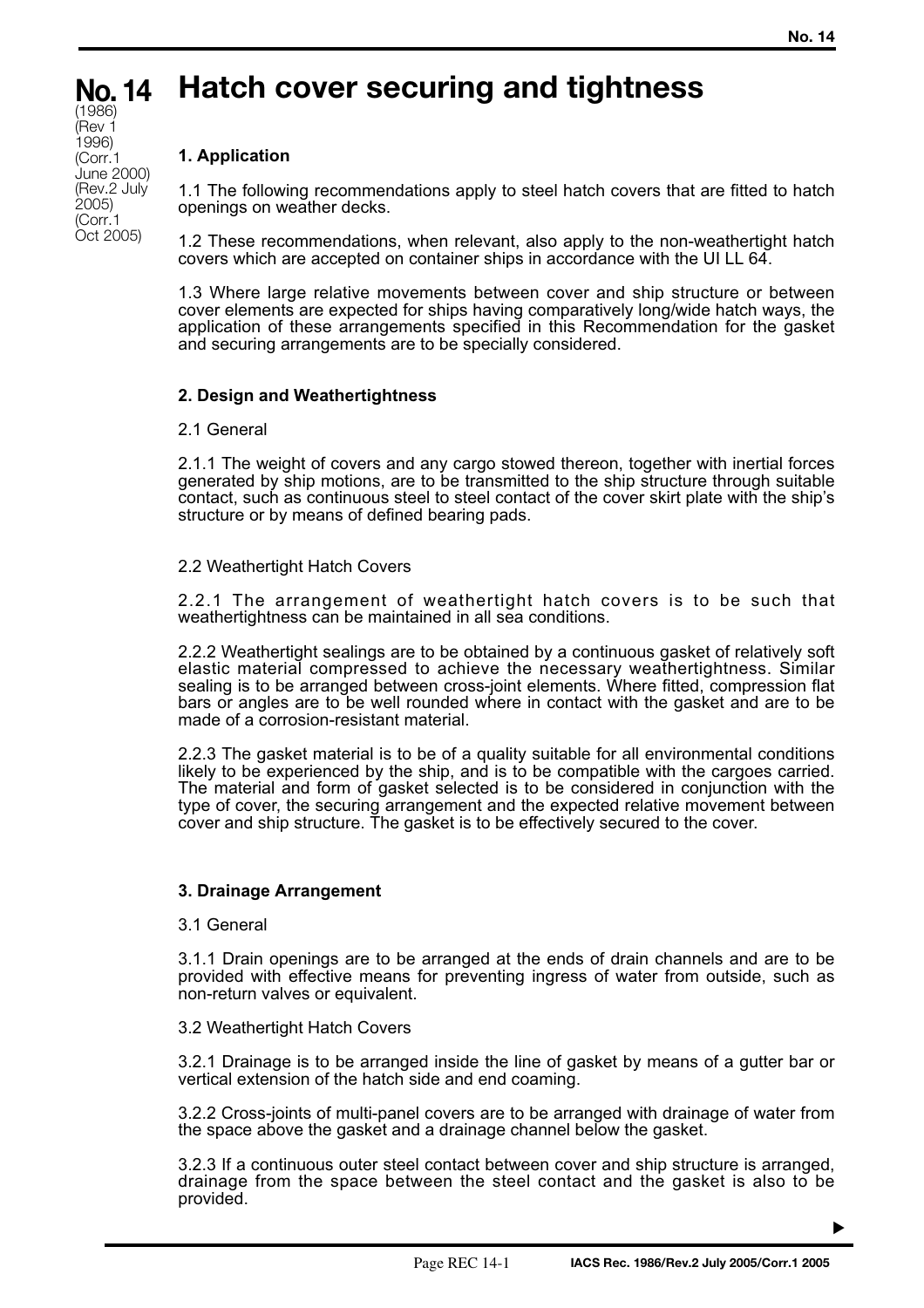#### **4. Securing Devices No. 14**

cont'd

4.1 General

4.1.1 Devices used to secure hatch covers, i.e. bolts, wedges or similar, are to be suitably spaced along the coamings and between cover elements.

4.1.2 The minimum gross sectional area of each securing device is not to be less than:

$$
A = \frac{1.4a}{f} \quad (cm^2)
$$

where

a = half the distance between the two adjacent securing devices, measured along hatch cover periphery, see Fig. 1 [m]

$$
f = (\sigma_F/235)^m
$$

- $\sigma_F$  = minimum upper yield stress of the material, not to be taken greater than 70% of the ultimate tensile strength  $[N/mm^2]$
- m = 0,75 for  $\sigma_F$  > 235 N/mm<sup>2</sup> = 1,00 for  $\sigma_{\rm F}^2$  ≤ 235 N/mm<sup>2</sup>

Where the packing line pressure (see 4.2.2) exceeds 5 N/mm, the cross-sectional area of the securing devices is to be increased in direct proportion.

Rods or bolts are to have a minimum gross diameter not less than 19 mm for hatchways exceeding  $5 \text{ m}^2$  in area.

4.1.3 Securing devices are to be of reliable construction and securely attached to the hatchway coamings, decks or covers. Individual securing devices on each cover are to have approximately the same stiffness characteristics.

4.1.4 Where rod cleats are fitted, resilient washers or cushions are to be incorporated.

4.1.5 Where hydraulic cleating is adopted, a positive means is to be provided to ensure that it remains mechanically locked in the closed position in the event of failure of the hydraulic system.

4.2 Weathertight Hatch Covers

4.2.1 Arrangement and spacing of securing devices are to be determined with due attention to the effectiveness for weathertightness, depending upon the type and the size of the hatch cover, as well as on the stiffness of the cover edges between the securing devices.

4.2.2 Between cover and coaming and at cross-joints, a packing line pressure sufficient to obtain weathertightness is to be maintained by the securing devices. The packing line pressure is to be specified.

4.2.3 The cover edge stiffness is to be sufficient to maintain adequate sealing pressure between securing devices. The gross moment of inertia of edge elements is not to be less than:

 $I = 6$  pa<sup>4</sup> [cm<sup>4</sup>]

where

 $p =$  packing line pressure, with  $p \ge 5$  [N/mm]

a = maximum of the distances, a<sub>i</sub>, between two consecutive securing devices, measured along the hatch cover periphery (see Fig. 1), not to be taken as less than 2.5  $a_c$ , [m]

 $a_c$  : max  $(a_{1,1}, a_{1,2})$  [m]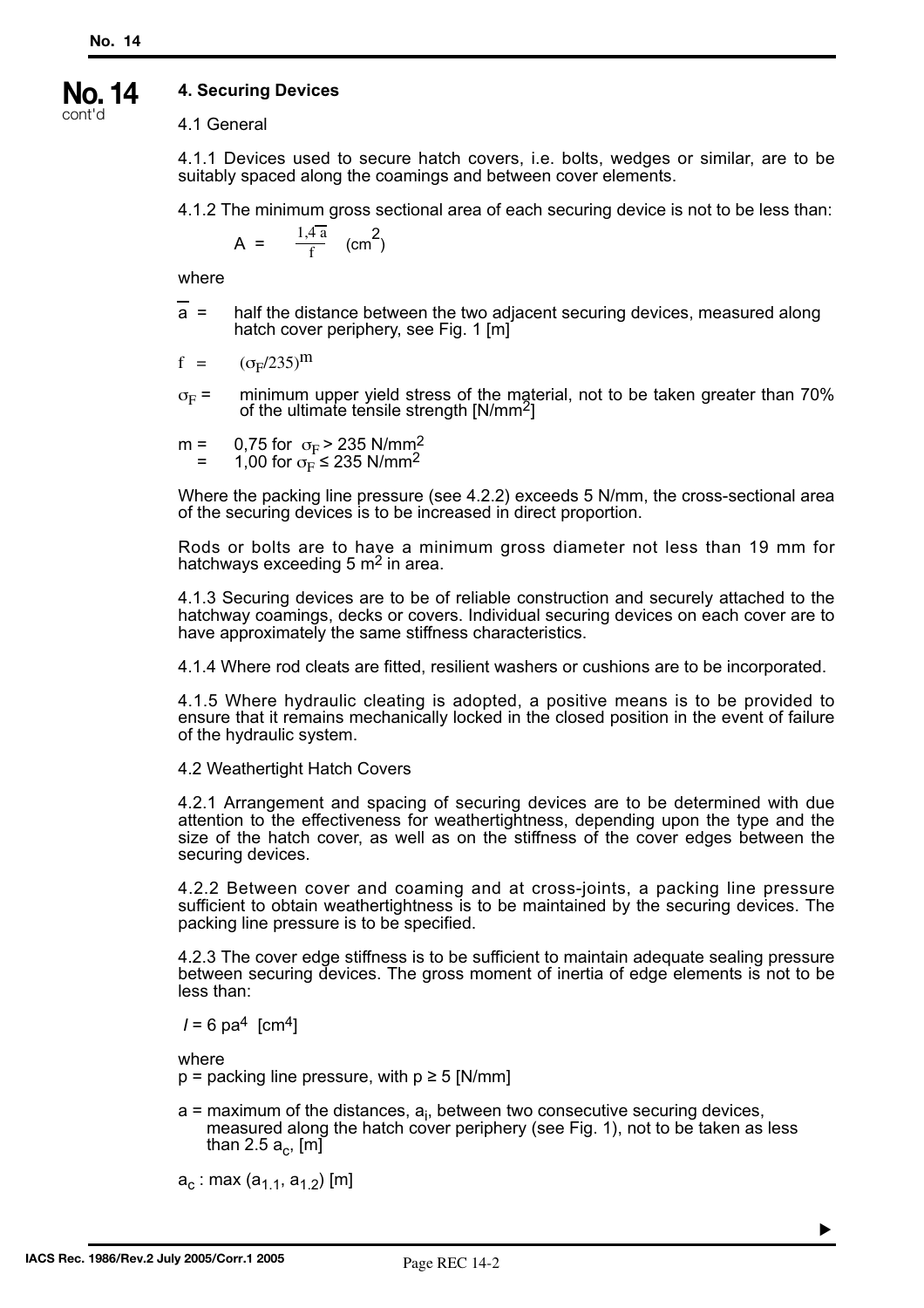

# **Fig. 1** Distance between securing devices, measured along hatch cover periphery

When calculating the actual gross moment of inertia of the edge element, the effective breadth of the attached plating of the hatch cover, in m, is to be taken equal to the lesser of the following values:

- 0,165 a

- half the distance between the edge element and the adjacent primary member

4.2.4 The angle section or equivalent section bearing the rubber seal is to be of adequate size and well integrated with the cover edge element structure to ensure uniform sealing pressure all along the line of contact

## **5. Securing Arrangement for Hatch Covers carrying Deck Cargo**

5.1 In addition to the recommendations given in 4, all hatch covers, especially those carrying deck cargo are to be effectively secured against horizontal shifting due to the horizontal forces arising from ship motions.

5.2 To prevent damage to hatch covers and ship structure, the location of stoppers is to be compatible with the relative movements between hatch covers and ship structure. The number should be as small as practically possible.

5.3 Considerations are to be given for assessment of cargo loads that towards the end of the ship vertical acceleration forces may exceed the gravity force. The resulting lifting forces must be considered when dimensioning the securing devices according to 4. Also lifting forces from cargo secured on the hatch cover during rolling are to be taken into account.

5.4 Hatch coamings and supporting structure are to be adequately stiffened to accommodate the loading from hatch covers.

5.5 At cross-joints of multi-panel covers vertical guides (male/female) are to be fitted to prevent excessive relative vertical deflections between loaded/unloaded panels.

▼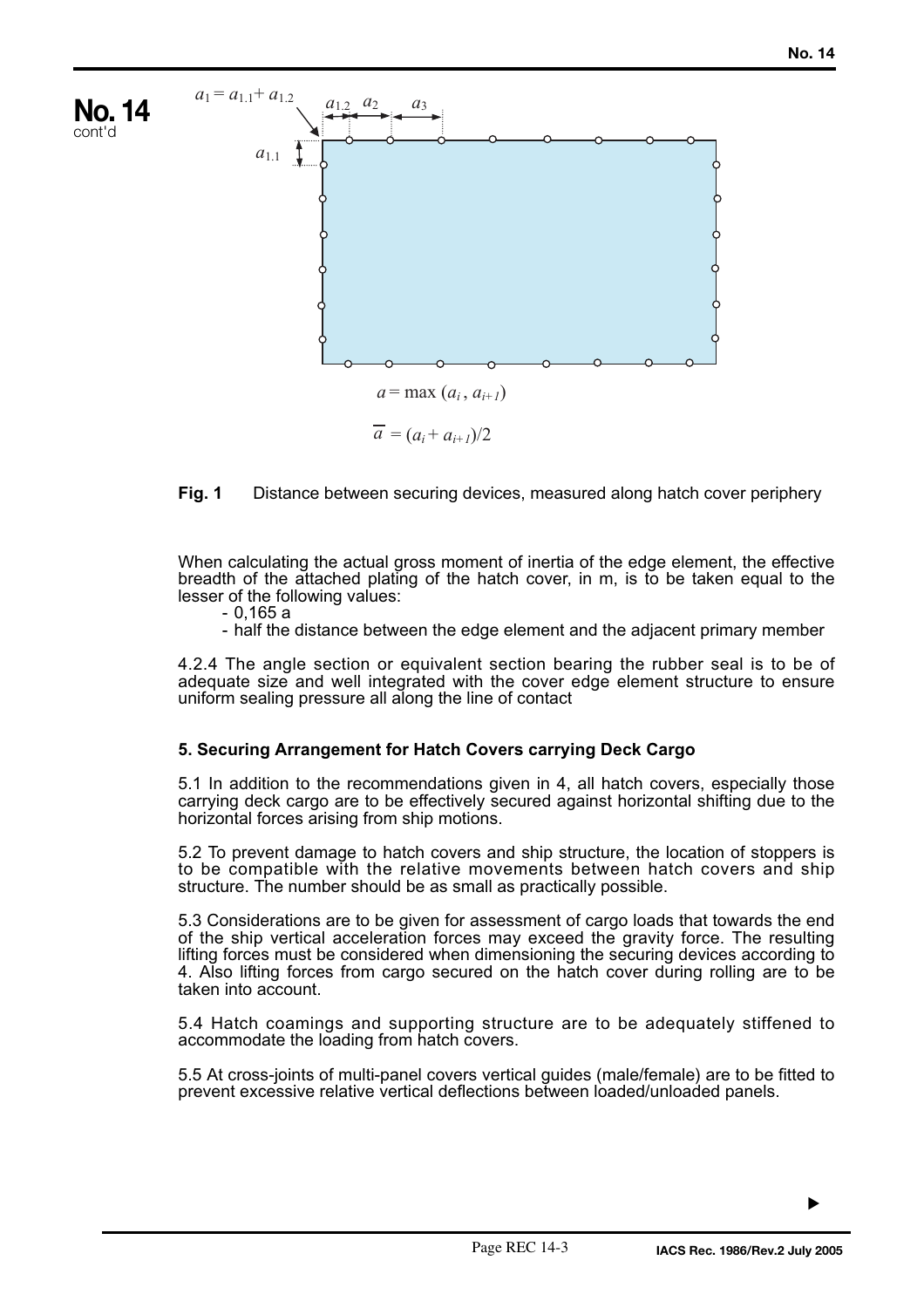5.6 In the absence of hatch cover lifting under loads arising from the ship's rolling motion, securing devices for non-weathertight hatch covers may be omitted. In such cases, it is to be proven by means of grillage and/or finite element analyses that an equilibrium condition is achieved using compression-only boundary elements for the vertical hatch cover supports. If securing devices are omitted, transverse cover guides are to be effective up to a height  $h_F$  above the hatch cover supports, where  $h_F$  must not be less than: **No. 14** cont'd

$$
h_E = 1,75(2se + d^2)^{0.5} - 0,75d \text{ [mm]}
$$
  
\n
$$
h_{E,min} = \text{height of the cover edge plate} + 150 \text{ [mm]}
$$

### where

- e = largest distance from the inner edges of the transverse cover guides to the ends of the cover edge plate [mm]
- s = total clearance within the transverse cover guide, with  $10 \le s \le 40$  [mm]
- d = distance between upper edge of transverse stopper and hatch cover supports [mm]



**Fig. 2** Height of transverse cover guides

The transverse cover guides and their substructure are to be dimensioned in accordance with the transverse loads acting at a height  $h_F$  and an allowable stress defined by each Classification Society.

## **6. Tightness Testing of Weathertight Hatch Covers**

6.1 Upon completion of installation of hatch covers, a chalk test is to be carried out.

6.2 This is to be followed by a hose test with a pressure of water not less than 200  $kN/m<sup>2</sup>$ .

The following may be assumed for guidance:

| Nozzle diameter:        | minimum 12 mm                                         |
|-------------------------|-------------------------------------------------------|
| Water pressure :        | sufficient for a free height of water with the stream |
|                         | directed upwards of 10 meters maximum                 |
| Distance to structure : | maximum 1,5 meters                                    |

6.3 Alternative methods of tightness testing will be considered.

▼